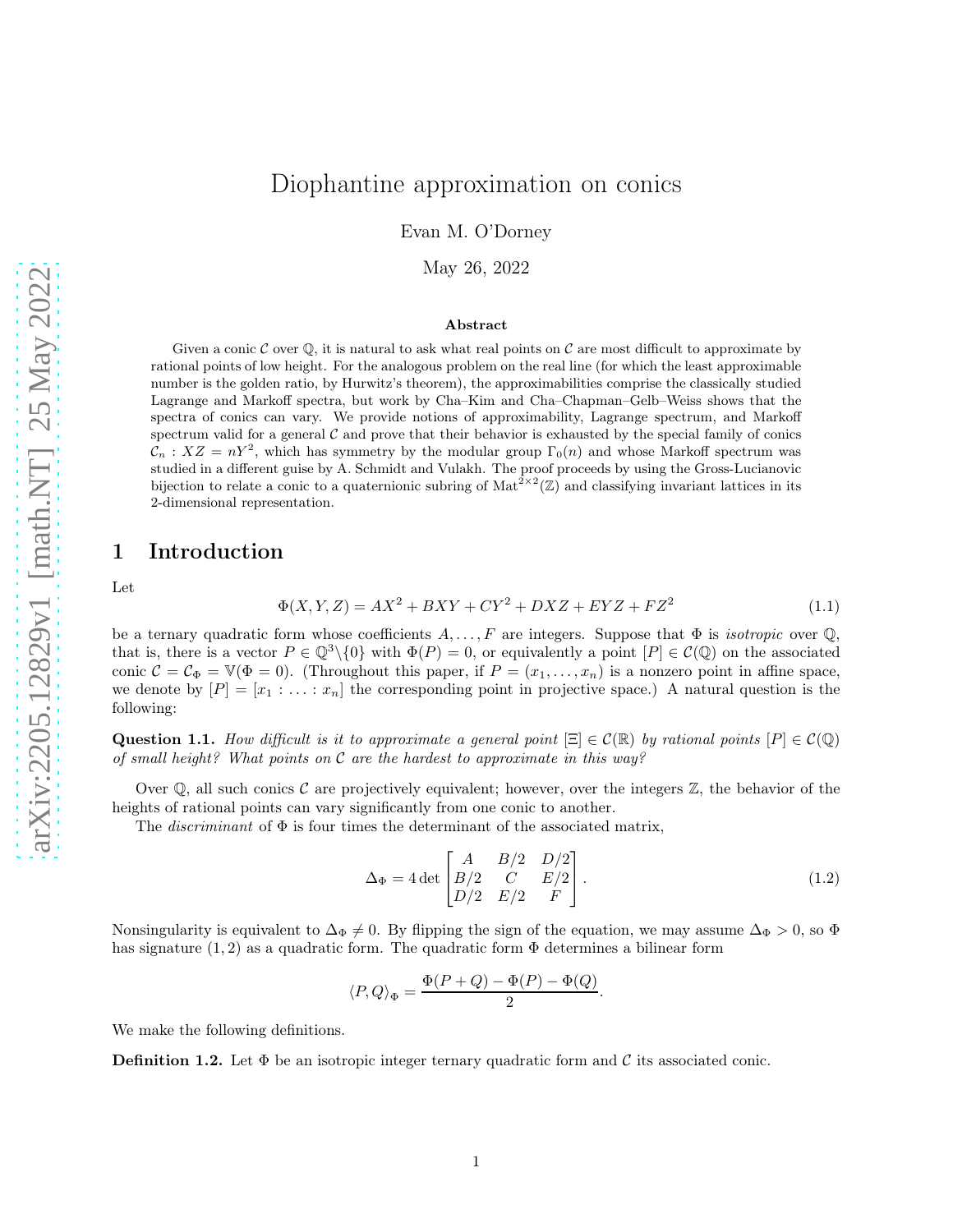(a) If  $[\Sigma] \in \mathbb{P}^2(\mathbb{R})$  is a point with  $\Phi(\Sigma) < 0$ , let  $[\Xi], [\Xi']$  be the points on C whose tangents intersect at  $[\Sigma]$ ; they are given by intersecting C with the line  $\langle \Sigma, - \rangle = 0$ . We define the *approximability* of the pair  $(\Xi, \Xi')$  to be the supremum

<span id="page-1-1"></span>
$$
\mu([\Xi],[\Xi']) = \sup_{P \in \mathcal{C}(\mathbb{Z})} \frac{\sqrt{\Delta_{\Phi}|\Phi(\Sigma)|}}{|\langle \Sigma, P \rangle_{\Phi}|} \in \mathbb{R} \cup \{\infty\},\tag{1.3}
$$

and we define the *Markoff spectrum*  $\mathcal{M}(\mathcal{C})$  of  $\mathcal C$  to be the set of real values attained by  $\mu([\Xi], [\Xi'])$  as  $[\Sigma]$  ranges over points with  $\Phi(\Sigma) < 0$ , or equivalently as  $[\Xi], [\Xi']$  range over pairs of distinct points on  $\mathcal{C}.$ 

(b) If  $[\Xi] \in \mathcal{C}(\mathbb{R})$  is a point lying on C, then let  $[\Sigma] \neq [\Xi]$  be a point on the tangent line to C at  $\Xi$ ; in other words,

$$
\langle \Sigma, \Xi \rangle = 0.
$$

(We will prove in Lemma [2.1](#page-3-0) that the choice of  $\Sigma$  is immaterial.) We define the *approximability* of  $[\Xi]$ to be the limit supremum

<span id="page-1-2"></span>
$$
\lambda([\Xi]) = \limsup_{P \in \mathcal{C}(\mathbb{Z}), [P] \to [\Xi]} \frac{\sqrt{\Delta_{\Phi} |\Phi(\Sigma)|}}{|\langle \Sigma, P \rangle_{\Phi}|} \in \mathbb{R} \cup \{\infty\},\tag{1.4}
$$

and we define the Lagrange spectrum  $\mathcal{L}(\mathcal{C})$  of C to be the set of real values attained by  $\lambda(\Xi)$ .

Strictly speaking, we should use the notations  $\mathcal{M}(\mathcal{C})$ ,  $\mathcal{L}(\mathcal{C})$  only when  $\Phi$  is primitive, as scaling the equation defining  $\mathcal C$  will scale the spectra likewise.

The following is immediate from the definitions:

#### Proposition 1.3.

- (a) If  $\Xi$ ,  $\Xi' \in \mathcal{C}(\mathbb{R})$  are related by an  $\text{SL}_3(\mathbb{Z})$ -symmetry of C, then  $\lambda(\Xi) = \lambda(\Xi').$
- (b) If two conics C and C' are related by an  $SL_3(\mathbb{Z})$ -transformation, they have the same Lagrange and Markoff spectra.

Thus we need only consider the finitely many  $SL_3(\mathbb{Z})$ -classes of conics with each discriminant. We will devote this paper to understanding the Lagrange and Markoff spectra of various conics.

#### <span id="page-1-3"></span>1.1 Previous work

The simplest conic, having discriminant 1, is the Veronese curve

$$
\mathcal{C}_1: XZ - Y^2 = 0.
$$

A real point  $\Sigma = (c, -\frac{b}{2}, a)$  gives a real indefinite quadratic form

$$
f(s,t) = as^2 + bst + ct^2.
$$

Since the rational points on  $C_1$  are given in lowest terms by  $[s^2 : st : t^2]$  for s, t coprime integers, we have

$$
\mu\left([\Xi],[\Xi']\right)=\sup_{s,t\in\mathbb{Z}^2\backslash\{0\}}\frac{\sqrt{4ac-b^2}}{|as^2+bst+ct^2|}=\sup_{s,t\in\mathbb{Z}^2\backslash\{0\}}\frac{\sqrt{\mathrm{disc}\,f}}{f(s,t)},
$$

so the Markoff spectrum of C is none other than the classical Markoff spectrum  $\mathcal M$  (see Cusick and Flahive [\[3,](#page-12-0) p. 1]). For ease of comparison, we may note that if  $f(s, 1)$  has roots  $\xi, \xi' \in \mathbb{R}$ , then the associated tangency points are  $[\Xi] = [\xi^2 : \xi : 1]$  and  $[\Xi'] = [\xi'^2 : \xi : 1]$ , and

<span id="page-1-0"></span>
$$
\mu([\Xi],[\Xi']) = \sup_{s,t \in \mathbb{Z}^2 \setminus \{0\}} \frac{|\xi - \xi'|}{t^2 \left| \frac{s}{t} - \xi \right| \left| \frac{s}{t} - \xi' \right|} =: \mu(\xi, \xi'). \tag{1.5}
$$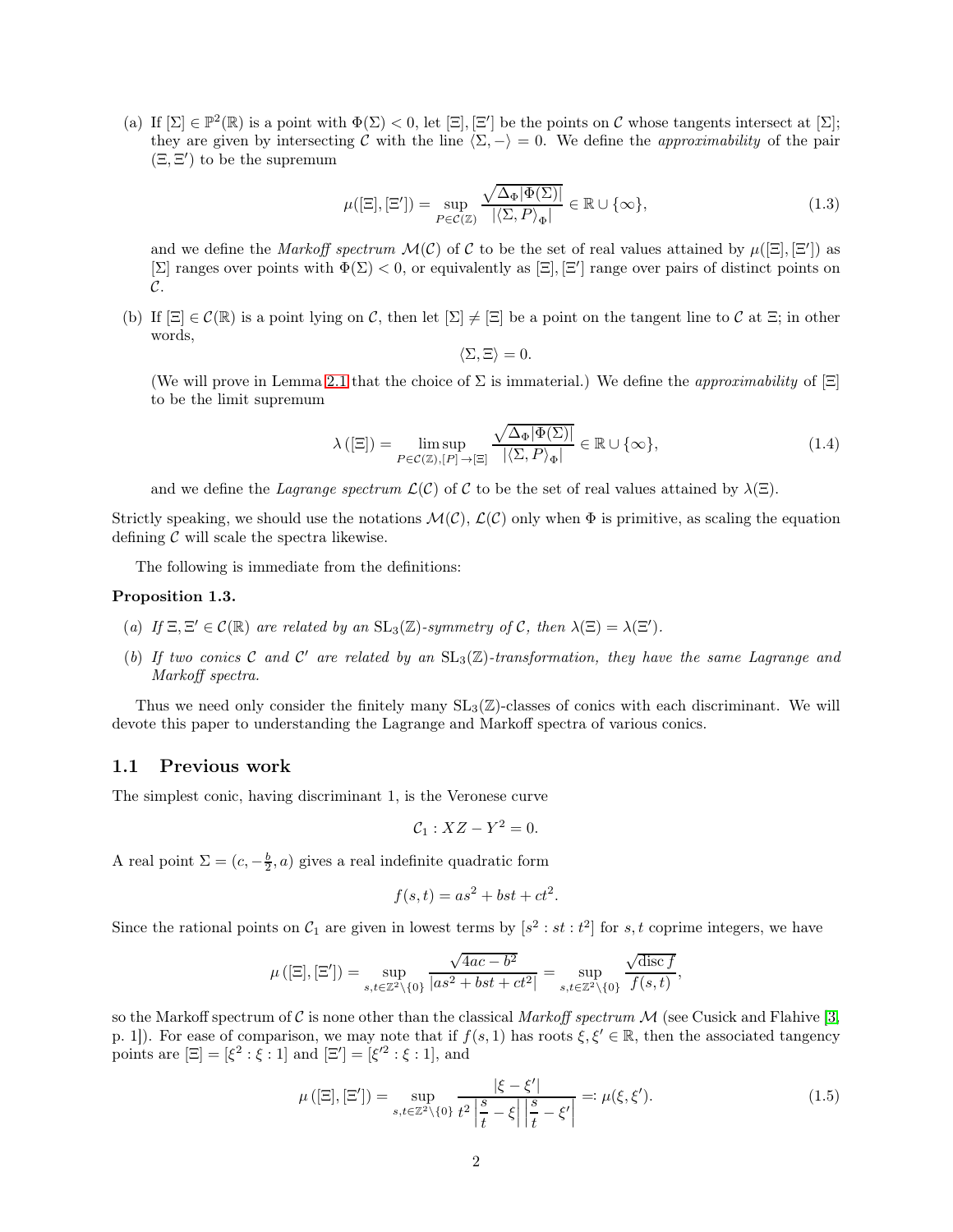Likewise, if  $[\Xi] = [\xi^2 : \xi : 1]$  is an irrational point on C, then, taking  $\Sigma = [2\xi : 1 : 0]$ , we get

<span id="page-2-1"></span>
$$
\lambda([\Xi]) = \limsup_{\frac{s}{t}\in\mathbb{Q},\frac{s}{t}\to\xi} \frac{1}{\xi t^2 - st} = \limsup_{\frac{s}{t}\in\mathbb{Q},\frac{s}{t}\to\xi} \frac{1}{t^2 \left|\frac{s}{t} - \xi\right|} =: \lambda(\xi),\tag{1.6}
$$

so the Lagrange spectrum of C is none other than the classical Lagrange spectrum  $\mathcal{L}$  ([\[3,](#page-12-0) p. 1]).

The spectra  $\mathcal{L} \subsetneq \mathcal{M}$  are closed subsets of R with the following well-known properties [\[3\]](#page-12-0):

- On the interval  $[\sqrt{5}, 3)$ ,  $\mathcal L$  and  $\mathcal M$  are discrete and equal, with all the least approximable points being quadratic irrationals parametrized by the binary tree of integer solutions to the Markoff equation  $x^2 + y^2 + z^2 = 3xyz$  [\[10,](#page-12-1) [11\]](#page-12-2).
- On the interval  $[3, 4.5278\dots]$ ,  $\mathcal L$  and  $\mathcal M$  are totally disconnected and difficult to describe fully. Also they are unequal  $([4]; [3], ch. 3)$  $([4]; [3], ch. 3)$  $([4]; [3], ch. 3)$  $([4]; [3], ch. 3)$  $([4]; [3], ch. 3)$ .
- Both  $\mathcal L$  and  $\mathcal M$  contain the infinite ray  $[4.5278\dots,\infty)$ , known as Hall's ray. The precise value of the lower endpoint

$$
4.5278\ldots = \frac{2221564096 + 283748\sqrt{462}}{491993569}
$$

was determined by Freiman in 1973 ([\[5\]](#page-12-4); [\[6\]](#page-12-5); [\[3,](#page-12-0) ch. 4]).

In [\[2\]](#page-12-6), Cha and Kim consider the unit circle

$$
C_2: -X^2 - Y^2 + Z^2 = 0 \sim XZ = 2Y^2,
$$

which is the unique conic of discriminant 2. (Here and henceforth, the relation ∼ denotes equivalence under a transformation in  $SL_3\mathbb{Z}$ .) They find that the initial discrete segment of  $\mathcal{L}(\mathcal{C}_2)$  has a similar binary tree structure parametrized by the solutions of another Markoff-like equation. In [\[1\]](#page-12-7), Cha, Chapman, Gelb, and Weiss consider the unique conic of discriminant 3,

$$
C_3: -X^2 - XY - Y^2 + Z^2 = 0 \sim XZ = 3Y^2,
$$

motivated by approximation of Eisenstein integers. The badly approximable numbers form a notably simpler structure, which we might describe as a "rod" (or a "unary tree"): a single sequence, governed by a 2-term linear recurrence, whose approximabilities converge linearly to the first accumulation point. In this paper, we study the question of Diophantine approximation on a general conic  $\mathcal{C}$ .

#### 1.2 Main result

<span id="page-2-0"></span>**Theorem 1.4.** Let C be a conic over  $\mathbb Q$  having a  $\mathbb Q$ -point. There exist integers n and m, whose product divides the discriminant of C, and a parametrization  $C \cong \mathbb{P}^1$  such that, for any irrational points  $[\Xi], [\Xi'] \in C(\mathbb{R})$  with corresponding coordinates  $\xi, \xi',$ 

$$
\lambda([\Xi]) = m \cdot \max_{d|n} \lambda(d\xi) = m \cdot \limsup_{\frac{s}{t} \in \mathbb{Q}, \frac{s}{t} \to \xi} \frac{\gcd(t, n)}{t^2 \left|\frac{s}{t} - \xi\right|} \tag{1.7}
$$

$$
\mu([\Xi],[\Xi']) = m \cdot \max_{d|n} \mu(d\xi, d\xi') = m \cdot \sup_{s,t \in \mathbb{Z}^2 \setminus \{0\}} \frac{|\xi - \xi'| \cdot \gcd(t, n)}{t^2 \left|\frac{s}{t} - \xi\right| \left|\frac{s}{t} - \xi'\right|}.
$$
(1.8)

In words, the Lagrange and Markoff spectra are scalings by  $m$  of the  $n$ -spectra, which depend on  $n$  alone and arise naturally from considering the conic  $XZ = nY^2$ . In general, any pair  $(m, n)$  can be gotten from the conic

$$
\mathcal{C}_{m,n} : mXZ = mnY^2. \tag{1.9}
$$

Thus we can say that every C behaves like one of the  $\mathcal{C}_{m,n}$  for the purposes of Diophantine approximation, whether or not it is integrally isomorphic to it.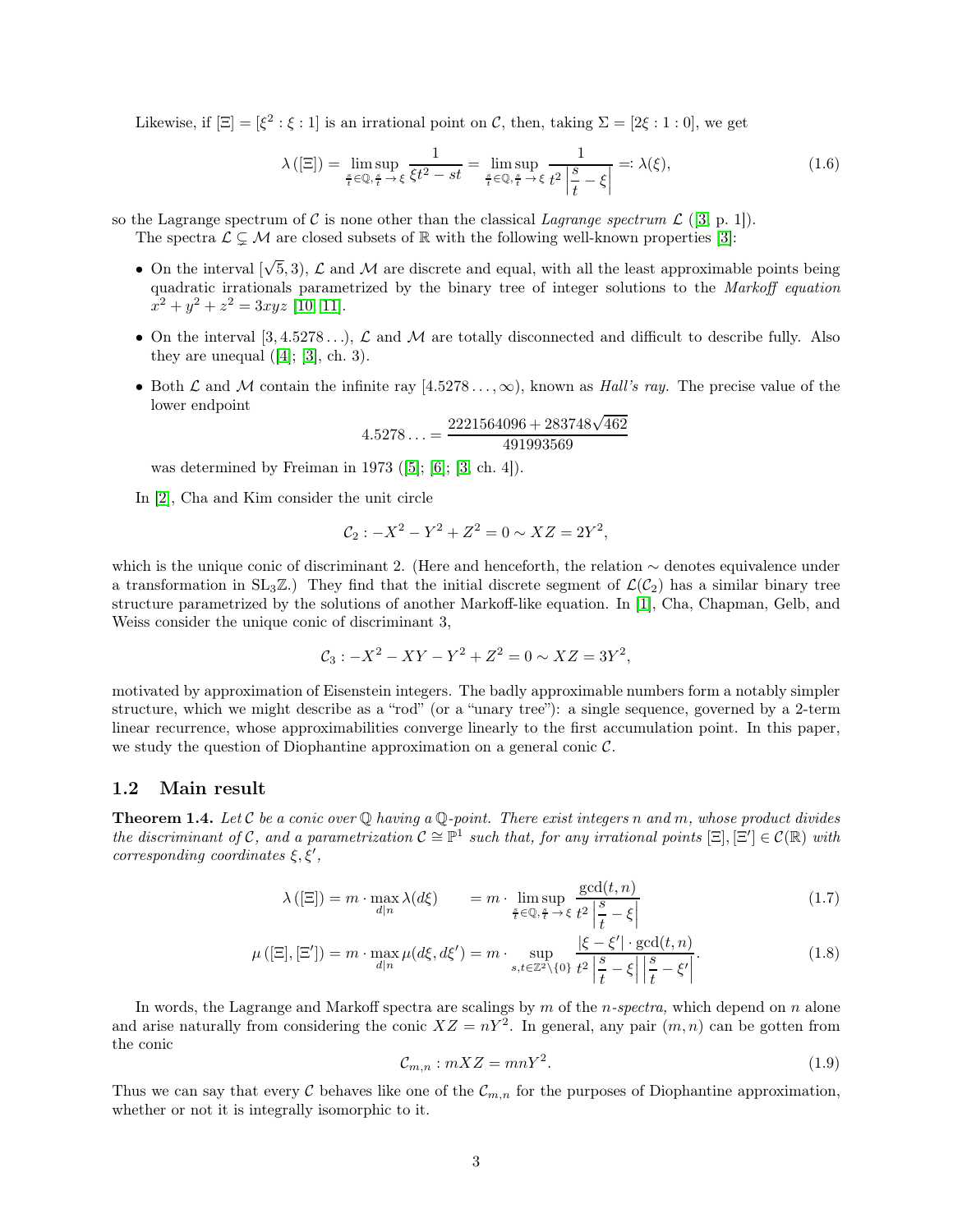The n-Markoff spectrum appeared in the work of Schmidt [\[13,](#page-12-8) p. 15] by generalizing the work of Markoff on minima of binary quadratic forms. It is also studied by Vulakh [\[14,](#page-12-9) Section 7]; see also the survey article of Malyshev ([\[8,](#page-12-10) Section 5]; see [\[9\]](#page-12-11) for English translation). The *n*-Lagrange spectrum appears to be unstudied. It is hoped that this paper rekindles interest in  $n$ -spectra, which are thus seen to be natural from multiple perspectives. On the other hand, it seems unlikely that the n-spectra exhaust the possibilities of Diophantine approximation even on rational curves.

# 2 Well-definedness of approximability

We first resolve a notational gap in our definitions.

<span id="page-3-0"></span>**Lemma 2.1.** As the notation suggests,  $\lambda([\Xi])$  depends only on  $\Xi$ , not on  $\Sigma$ .

*Proof.* Given  $\Xi$ , the value of  $\Sigma$  is unique up to scaling and adding real multiples of  $\Xi$ . Scaling  $\Sigma$  clearly does not affect the ratio  $\sqrt{|\Phi(\Sigma)|}/|\langle \Sigma, P \rangle|$ . Under a transformation  $\Sigma \to \Sigma + t\Xi$ , we have

$$
\frac{\sqrt{|\Phi(\Sigma)|}}{\langle \Sigma, P \rangle} \mapsto \frac{\sqrt{|\Phi(\Sigma + t\Xi)|}}{\langle \Sigma + t\Xi, P \rangle} = \frac{\sqrt{|\Phi(\Sigma) + 2t \langle \Sigma, \Xi \rangle + \Phi(\Xi)|}}{\langle \Sigma, P \rangle + t \langle \Xi, P \rangle} = \frac{\sqrt{|\Phi(\Sigma)|}}{\langle \Sigma, P \rangle + t \langle \Xi, P \rangle}
$$

As  $[P]$  approaches  $[\Xi]$ , the ratio

$$
\frac{\langle \Xi, P \rangle}{\langle \Sigma, P \rangle}
$$

of the two relevant terms in the denominator tends to 0, since  $\langle \Xi, -\rangle$  has a double root along the line RΞ while  $\langle \Sigma, -\rangle$  has a simple root.

## 3 Standard forms of conics

If a conic has a rational point, we may apply an  $SL_3(\mathbb{Z})$ -transformation to assume that this point is  $[0:0:1]$ and also that the tangent line there is  $X = 0$ . Thus we need only consider forms of the shape

<span id="page-3-1"></span>
$$
\Phi = \Phi_{A,B,C,D} : (X, Y, Z) \mapsto -AX^2 - BXY - CY^2 + DXZ = 0.
$$
\n(3.1)

.

We may also take  $C > 0$ ,  $D > 0$ . Here the discriminant is  $\Delta_{\Phi} = CD^2$ . In particular, if  $\Delta_{\Phi}$  is squarefree, then  $D = 1$  and it is easy to see that there is only one isomorphism type of conic. However, in general, the enumeration of conics of given discriminant is a natural and nontrivial problem in its own right. Most of the existing literature concerns definite forms, that is, conics with no R-points; we believe that the indefinite case is equally worthy of study.

By a classical parametrization (see Gross and Lucianovic [\[7,](#page-12-12) Proposition 4.1]), ternary quadratic forms  $\Phi$  over  $\mathbb{Z}$  up to  $GL_3(\mathbb{Z})$ -equivalence (with the  $GL_3$ -action twisted by the inverse determinant) parametrize isomorphism classes of quaternion rings over Z. Here, since our conics are equivalent over  $\mathbb Q$  to  $\Phi_1(X,Y,Z)$  =  $-Y^2+XZ$ , all of our quaternion rings are lattices  $\mathcal{R} \subset \text{Mat}^{2\times 2}(\mathbb{Q})$  of full rank. It is easy to see that we may assume  $\mathcal{R} \subseteq \text{Mat}^{2 \times 2}(\mathbb{Z})$ ; in fact, following through the construction in [\[7\]](#page-12-12) shows that a matrix presentation of the ring corresponding to  $\Phi = \Phi_{A,B,C,D}$  is

<span id="page-3-2"></span>
$$
\mathcal{R} = \mathcal{R}_{A,B,C,D} = \mathbb{Z}\left\{ \begin{bmatrix} 1 & 0 \\ 0 & 1 \end{bmatrix}, \begin{bmatrix} B & C \\ -A & 0 \end{bmatrix}, \begin{bmatrix} 0 & 0 \\ 0 & D \end{bmatrix}, \begin{bmatrix} 0 & 0 \\ D & 0 \end{bmatrix} \right\}.
$$
 (3.2)

Observe that  $\Delta_{\Phi} = CD^2$  reappears as the index  $[\text{Mat}^{2\times 2}(\mathbb{Z}):\mathcal{R}].$ 

Since  $\text{Mat}^{2\times 2}(\mathbb{Q})$  has no outer automorphisms as a  $\mathbb{Q}$ -algebra, we have:

**Proposition 3.1.** Two conics  $C_{A,B,C,D}$ ,  $C_{A',B',C',D'}$  are isomorphic through a transformation in  $SL_3(\mathbb{Z})$ if and only if the corresponding quaternion rings  $\mathcal{R}_{A,B,C,D}$ ,  $\mathcal{R}_{A',B',C',D'}$  are conjugate by an element  $\gamma \in$  $GL_2(\mathbb{Q})$ .

The link between a conic and its associated matrix ring can be made more concrete: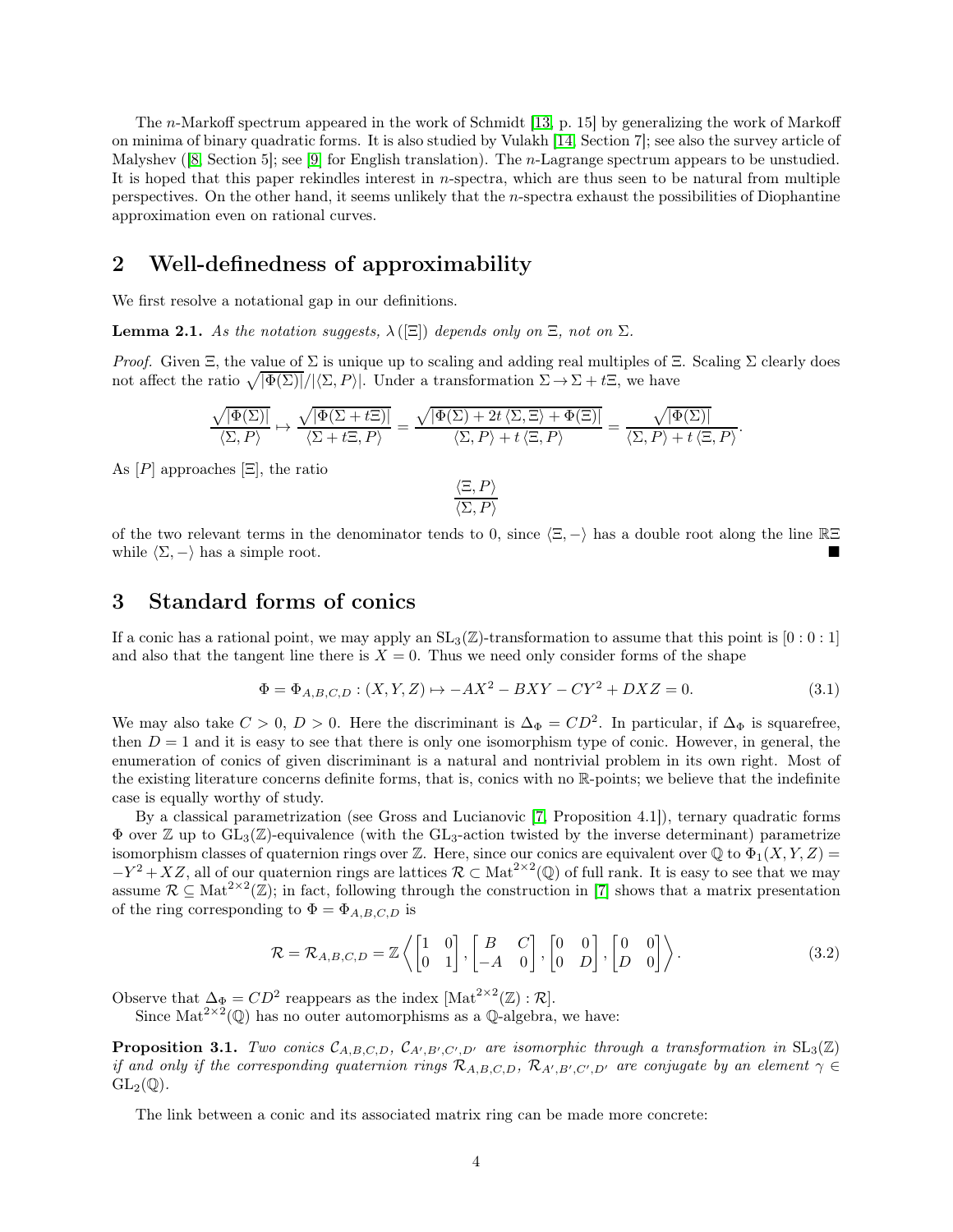**Lemma 3.2.** There is a canonical isomorphism, defined over  $\mathbb{O}$ , between the conic  $\mathcal{C}$  and the projectivization  $\mathbb{P}(\mathcal{V}_c)$  of the standard 2-dimensional representation of its associated quaternion space  $\mathcal{R}_{\mathbb{Q}} = \mathcal{R}_{\Phi} \otimes_{\mathbb{Z}} \mathbb{Q} \cong$  $\mathrm{Mat}^{2\times 2}(\mathbb{Q}).$ 

*Proof.* We use the construction of R as the even part  $\mathcal{E}^{\text{even}}$  of the 8-dimensional Clifford algebra  $\mathcal{E} = \text{Cl}(\mathcal{C}, \mathbb{Q})$ whose first graded piece  $\mathcal{E}^1$  is the 3-dimensional space on which C is defined. Let  $P \in \mathcal{C}(\mathbb{Q})$ . Viewing P as an element of  $\mathcal{E}^1$ , consider

$$
W = \mathcal{E}^{\text{odd}} \cdot P \subseteq \mathcal{E}^{\text{even}}.
$$

If  $(P,Q,R)$  is a basis for  $\mathcal{E}^1$ , then  $(1, P, Q, R, PQ, QR, PR, QRP)$  is a basis for  $\mathcal{E}$ . Observe that  $P \cdot P =$  $QRP \cdot P = 0$ , but  $S \cdot P \neq 0$  for any  $S \in \mathcal{E}^1$  not a multiple of P. Thus dim  $\mathcal{W} = 2$ . But W is invariant under left-multiplication by  $\mathcal{E}^{even} \cong \mathcal{R}$ , so viewing  $\mathcal{R}_{\mathbb{Q}}$  as  $\text{Mat}^{2 \times 2} \mathbb{Q}$ , there must exist a nonzero vector  $v \in \mathcal{V}_{\mathcal{C}}$  such that

$$
\mathcal{W} = \left\{ M \in \text{Mat}^{2 \times 2} \mathbb{Q} : Mv = 0 \right\}.
$$

This v is unique up to scaling. It is a short calculation to show that the passage from  $P$  to v actually has degree 1 and thus defines an isomorphism.

In the case that  $\Phi$  is placed in the form [\(3.1\)](#page-3-1) and  $\mathcal R$  is placed in the form [\(3.2\)](#page-3-2), we can be more specific: the isomorphism is

$$
\rho_{\Phi}: \mathbb{P}(\mathcal{V}_{\mathcal{C}}) \to \mathcal{C}
$$
  
\n
$$
\begin{bmatrix} S \\ T \end{bmatrix} \mapsto [DS^2: DST: AS^2 + BST + CT^2].
$$
\n(3.3)

In other words, it arises from composing the Veronese parametrization

$$
\rho_{\Phi_1} : \mathbb{P}^1(\mathbb{Q}) \to \mathcal{C}_1
$$

$$
\begin{bmatrix} S \\ T \end{bmatrix} \mapsto [S^2 : ST : T^2]
$$

(where  $\Phi_1 = -Y^2 + XZ$  and  $C_1$  is its associated conic) with a self-map of  $\mathbb{P}^2$ , the projectivization of

$$
\tau : \mathbb{R}^3 \to \mathbb{R}^3
$$
  

$$
(x, y, z) \mapsto (Dx, Dy, Ax + By + Cz),
$$

which sends  $C_1$  to C. More precisely, we have the relation

$$
\Phi\left(\tau(\Sigma)\right) = \Delta_{\Phi} \cdot \Phi_1\left(\Sigma\right). \tag{3.4}
$$

### 4 Invariant lattices

The presentations of  $\mathcal{R}_{\Phi}$  as a subring of Mat<sup>2×2</sup>( $\mathbb{Z}$ ) are now parametrized by the  $\mathcal{R}_{\Phi}$ -invariant lattices in  $V_c$ , up to scaling. There are finitely many, and we can scale them to be primitive in  $\mathbb{Z}^2$ , necessarily of index dividing  $CD$  since  $\mathcal{R}_{\Phi} \supset CD \text{Mat}^{2 \times 2}(\mathbb{Z})$ . For example, the conic  $\mathcal{C}_{0,0,n,1}$  of discriminant n has associated quaternion ring

$$
\mathcal{R}_{0,0,n,1} = \left\{ \begin{bmatrix} a & b \\ c & d \end{bmatrix} \in \text{Mat}^{2 \times 2}(\mathbb{Z}) : b \equiv 0 \mod n \right\}
$$

$$
\Lambda_d = \mathbb{Z} \left\langle \begin{bmatrix} d \\ 0 \end{bmatrix}, \begin{bmatrix} 0 \\ 1 \end{bmatrix} \right\rangle,
$$

and invariant lattices

one for each divisor  $d|n$ .

We now relate approximability to the invariant lattices.

<span id="page-4-0"></span>**Lemma 4.1.** Let  $\Phi$  be a form as in Theorem [1.4.](#page-2-0) Let  $\Lambda_1, \ldots, \Lambda_r$  be the  $\mathcal{R}_{\Phi}$ -invariant lattices of the associated representation  $V_c$ . Choose an isomorphism of each  $\Lambda_i$  with  $\mathbb{Z}^2$ , which induces an isomorphism  $C \cong \mathbb{P}^1(\mathbb{Q})$ . Then the approximabilities of points and point pairs can be expressed in terms of approximabilities of real numbers in the classical sense: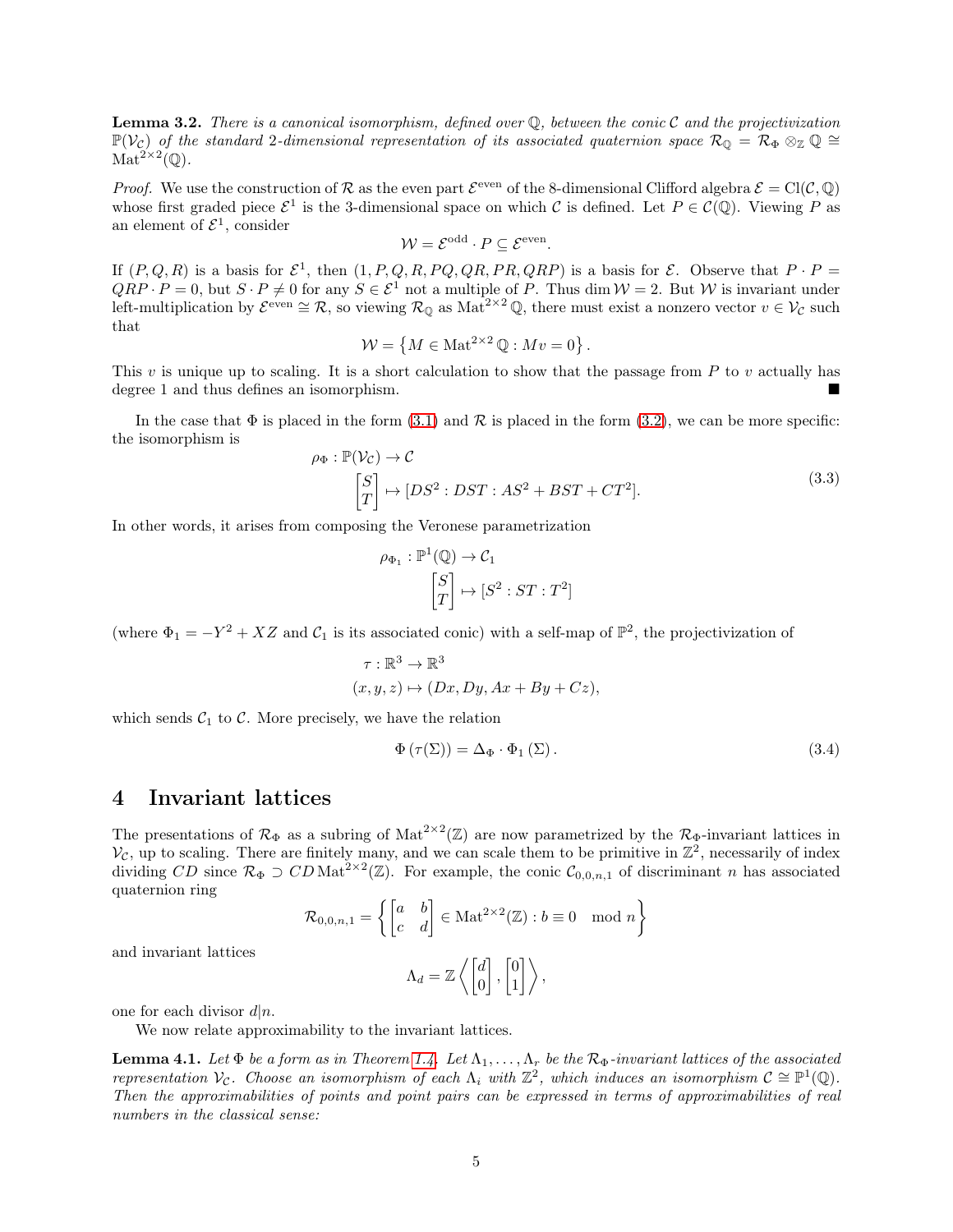<span id="page-5-0"></span>(a) If  $[\Xi], [\Xi']$  are points on C, let  $\xi_i, \xi'_i$  be their coordinates. We have

$$
\mu(\Xi, \Xi') = \max_{i} \mu(\xi_i, \xi'_i),
$$

where the right-hand  $\mu$ 's are defined in [\(1.5\)](#page-1-0).

<span id="page-5-1"></span>(b) If  $[\Xi]$  is a point on C, let  $\xi_i \in \mathbb{R} \cup {\infty}$  be its coordinate in the ith parametrization. We have

$$
\lambda(\Xi) = \max_i \lambda(\xi_i),
$$

where the right-hand  $\lambda$ 's are defined in [\(1.6\)](#page-2-1)

In particular, if  $V_c$  has only one invariant lattice, then  $\mathcal{M}(\mathcal{C}) = \mathcal{M}$  and  $\mathcal{L}(\mathcal{C}) = \mathcal{L}$  are the classical Markoff and Lagrange spectra.

*Proof.* Place  $\Phi$  in the standard form [\(3.1\)](#page-3-1). In particular,  $\mathcal R$  when written in the form [\(3.2\)](#page-3-2) fixes a lattice  $\Lambda = \mathbb{Z}^2$  which we may take to be  $\Lambda_1$ , and

$$
[\Xi] = [D\xi^2 : D\xi : A\xi^2 + B\xi + C]
$$

corresponds to the line  $\mathbb{Q}\left\langle \begin{bmatrix} \xi \\ 1 \end{bmatrix} \right\rangle$ . Let

$$
[P] = [Ds^2 : Dst : As^2 + Bst + Ct^2]
$$

be a rational point on C, and let  $[P_1] = \rho_{\Phi_1}([Q_1])$  and  $[\Xi_1] = [\xi^2 : \xi : 1]$  be the corresponding points on the Veronese conic  $C_1$ , where  $Q_1 = (s, t)$ . We have  $[P] = \tau([P_1])$ , but the actual coordinates in lowest terms

$$
P = \frac{1}{g}\tau(P_1)
$$

differ by the common factor

$$
g = \gcd(Ds^2, Dst, As^2 + Bst + Ct^2).
$$

A simple calculation shows that

$$
g = \gcd_{M \in \mathcal{R}}(Q_1 \wedge MQ_1),
$$

the wedge product being viewed as a multiple of either generator of  $\wedge^2 \Lambda_1$ . But  $Q_1$  is a primitive vector in  $\Lambda_1$  and in  $\mathcal{R}Q_1$ , so

$$
g=[\Lambda_1:\mathcal{R}Q_1].
$$

Observe that  $\mathcal{R}Q_1$  is also an  $\mathcal{R}\text{-invariant lattice so } \mathcal{R}Q_1 = \Lambda_j$  for some j, the  $\Lambda_i$  being scaled to be primitive in  $\mathbb{Z}^2$ . Also, let  $g_i = [\Lambda_1 : \Lambda_i]$ , so that  $g = g_j$ .

Let  $\phi_i : \mathcal{V}_{\mathcal{C}} \to \mathcal{V}_{\mathcal{C}}$  be a linear transformation of determinant  $g_i$  sending  $\Lambda_1$  to  $\Lambda_i$ . Denote by Sym<sup>2</sup>  $\phi_i$  its symmetric square, a self-map of  $\mathbb{Q}^3$  and thus of  $\mathbb{P}^2$  preserving  $\mathcal{C}_1$  and having determinant  $g_i^3$ . We now have the commutative diagram



Then  $\xi_i$  is the coordinate in the upper left  $\mathbb{P}(\mathcal{V}_c)$  corresponding to  $\Xi \in \mathcal{C}$ , and so forth. The approximating point  $P_1 = \rho_{\Phi_1}(Q_1)$  maps back to a point  $P_i = \rho_{\Phi_1}(Q_i)$ , where  $[Q_i] = \phi_i^{-1}([Q_1])$ , but the proper scaling is  $Q_i = h \cdot \phi_i^{-1}(Q_1)$  where

$$
h = \min\{n > 0 : nQ_1 \in \Lambda_i\}.
$$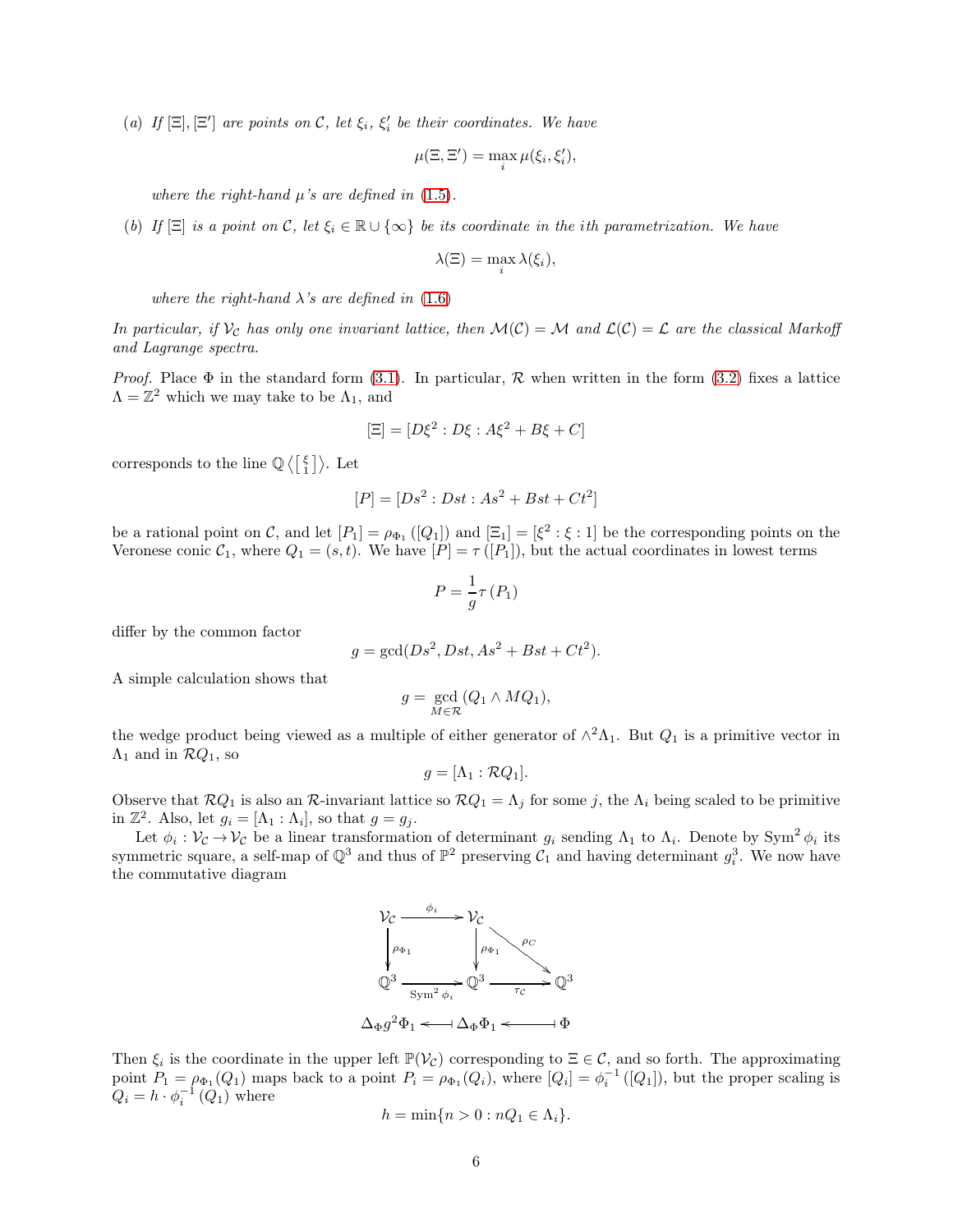By commutativity,  $P_1 = h^{-2} \cdot \text{Sym}^2 \phi_i(P_i)$ . Let  $\Sigma_i = (\text{Sym}^2 \phi_i)^{-1} (\Sigma)$ . We can now compute, using the way  $\mathcal C$  and its bilinear form transform under the various linear maps,

$$
\frac{\sqrt{\Delta_{\Phi}|\Phi(\Sigma)|}}{|\langle \Sigma, P \rangle_{\Phi}|} = \frac{\sqrt{\Delta_{\Phi}^2|\Phi_1(\Sigma_1)|}}{\Delta_{\Phi}\left|\left\langle \Sigma_1, \frac{1}{g_j}P_1\right\rangle_{\Phi_1}\right|} = g_j \cdot \frac{\sqrt{|\Phi_1(\Sigma_1)|}}{|\langle \Sigma_1, P_1 \rangle_{\Phi_1}|} = g_j \cdot \frac{\sqrt{g_i^2|\Phi_1(\Sigma_i)|}}{g_i^2 \langle \Sigma_i, \frac{1}{h^2}P_i \rangle_{\Phi_1}\right|} = \frac{g_j h^2}{g_i} \frac{\sqrt{|\Phi_1(\Sigma_i)|}}{|\langle \Sigma_i, P_i \rangle_{\Phi_1}|}.
$$

In the last expression, the fraction

$$
\frac{\sqrt{|\Phi_1(\Sigma_i)|}}{|\langle \Sigma_i, P_i \rangle_{\Phi_1}|}
$$

is the quality appearing in [\(1.3\)](#page-1-1) and [\(1.4\)](#page-1-2) of  $P_i$  as an approximation to  $(\Xi_i, \Xi'_i)$ , respectively  $\Xi_i$ . By the discussion in Section [1.1,](#page-1-3) these determine the approximability of  $(\xi_i, \xi'_i)$ , respectively  $\xi_i$ . The coefficient

$$
\frac{g_jh^2}{g_i} = [\Lambda_i : h\Lambda_j]
$$

is at least 1 since  $h\Lambda_j = h\mathcal{R}Q_1 \subseteq \Lambda_i$ , and equality holds when  $i = j$ . Hence

<span id="page-6-0"></span>
$$
\frac{\sqrt{\Delta_{\Phi} |\Phi(\Sigma)|}}{|\langle \Sigma, P \rangle_{\Phi}|} = \max_{i} \frac{\sqrt{|\Phi_1(\Sigma_i)|}}{|\langle \Sigma_i, P_i \rangle_{\Phi_1}|}.
$$
\n(4.1)

Now the proofs for the Markoff and Lagrange spectra finally separate. For the Markoff spectrum, we take the supremum of  $(4.1)$  over [a](#page-5-0)ll rational points P and  $P_i$  and get (a). For the Lagrange spectrum, we let P tend to  $\Xi$ , so  $P_i$  must tend to  $\Xi_i$ , and take the limit supremum of [\(4.1\)](#page-6-0) to get ([b](#page-5-1)).

At once we get some corollaries.

- <span id="page-6-1"></span>Corollary 4.2. (a) The Lagrange and Markoff spectra of any conic are contained respectively in those of R. In particular, the  $\alpha$ -values less than 3 (if any) form a discrete set and are only attained at points defined over a quadratic field.
	- (b) An isomorphism  $V_c \cong V_{C'}$  of Q-vector spaces, preserving the set of invariant lattices, induces an isomorphism  $C \cong C'$  of the corresponding conics that preserves the approximability of every real point.

For example, two conics belonging to the same genus, that is, that are locally isomorphic, have the same invariant lattices and thus the same Lagrange and Markoff spectra. For example, if  $p \equiv 1 \mod 4$  is a prime and a is a quadratic non-residue modulo p, one can show that the conics  $\mathcal{C}_{1,0,p,p}$  and  $\mathcal{C}_{a^2,0,p,p}$  of discriminant  $p^2$  [b](#page-6-1)elong to the same genus but are not isomorphic. However, Corollary 4.2(b) is even more generally applicable. For instance, let  $p$  be an odd prime and  $a$  a quadratic non-residue modulo  $p$ . Taking  $\mathcal{C} = \mathcal{C}_{-a,0,1,p}$  in [\(3.2\)](#page-3-2) yields a quaternion ring whose only invariant lattice is  $\mathbb{Z}^2$  because the second generator in [\(3.2\)](#page-3-2) has no eigenvectors defined over  $\mathbb{F}_p$ . Hence approximation theory on C is the same as on  $\mathcal{C}_1$ , that is to say, on R, although C and  $C_1$  are not isomorphic at p nor even have the same discriminant. Thus the Lagrange and Markoff spectra are very far from being a complete invariant for isomorphism types of conics.

### 5 Classification of invariant lattice configurations

**Theorem 5.1.** Let C be a conic over  $\mathbb{Z}$  with rational points, and let  $\mathcal{V}_c$  be its associated 2-dimensional representation. Then there exist positive integers n, m, with  $nm^2|\Delta_{\Phi}$  and a basis of  $\mathcal{V}_c$  such that the family of  $\mathcal{R}_{\Phi}$ -invariant lattices has the following simple description: a primitive lattice  $\Lambda$  is invariant if and only if it has index dividing m in one of the lattices

$$
\Lambda_d = \mathbb{Z}\left\langle \begin{bmatrix} d \\ 0 \end{bmatrix}, \begin{bmatrix} 0 \\ 1 \end{bmatrix} \right\rangle, \quad d \mid n.
$$

*Proof.* We first fix a prime p and prove the corresponding theorem over  $\mathbb{Z}_p$ . Let  $\mathcal{R}_p$  be the completion of  $\mathcal{R} = \mathcal{R}_{\Phi}$  at p. Recall that the Bruhat-Tits tree  $\mathcal{T}$  at p is an infinite  $(p+1)$ -regular tree whose vertices are the lattices in  $\mathbb{Z}_p^2$ , up to scaling, and whose edges are the pairs where one lattice has index p in the other. Let  $\mathcal G$  be the induced subgraph of  $\mathcal T$  formed by the invariant lattices. The relevant local statement is as follows: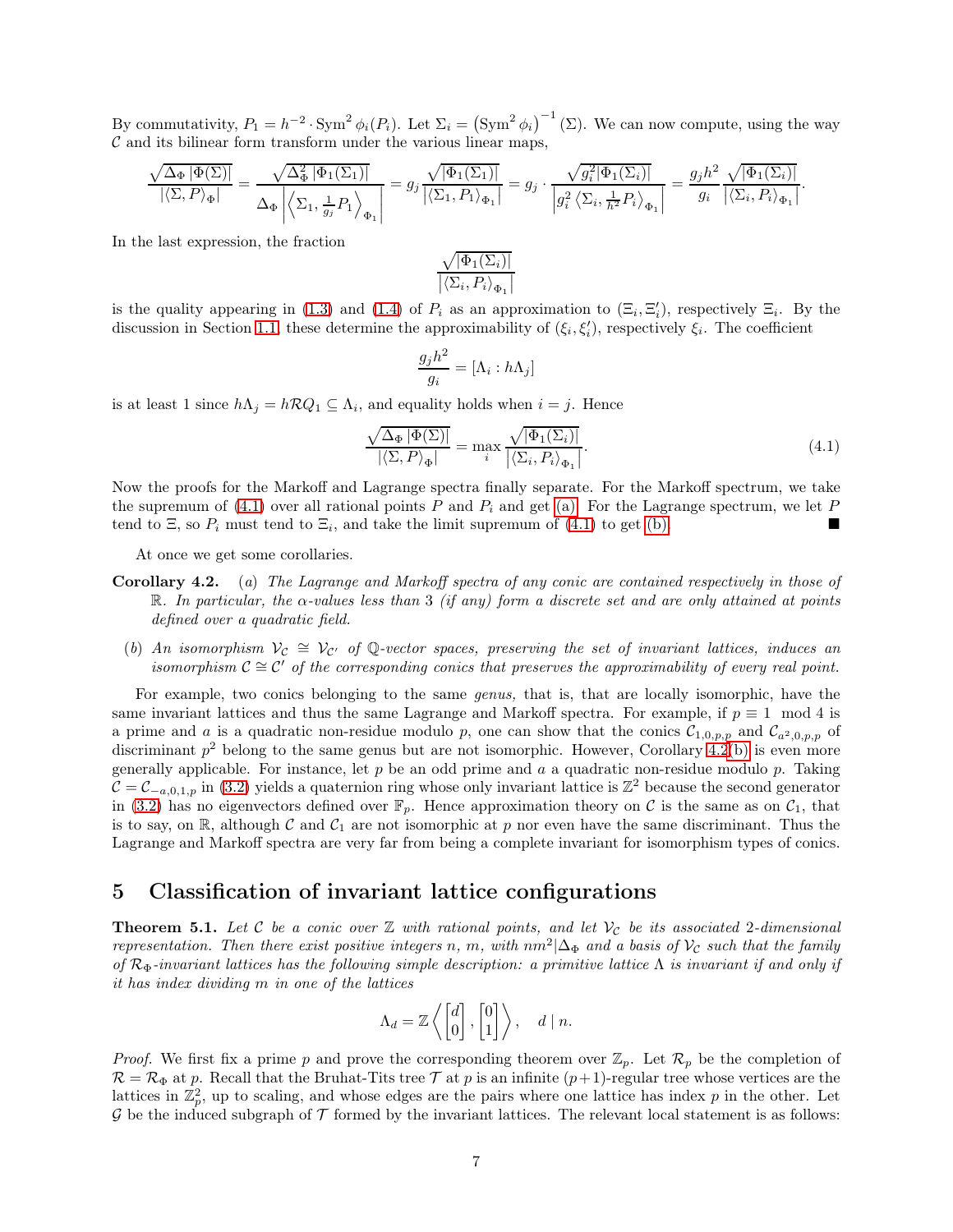<span id="page-7-1"></span>**Lemma 5.2.** G is the k-neighborhood of a path in T, where the k-neighborhood of a subset S consists of the vertices at most distance k from S. Moreover, the number of  $\ell$  of edges in the path is bounded by

<span id="page-7-0"></span>
$$
2k + \ell \le v_p(\Delta_{\Phi}).\tag{5.1}
$$

*Proof.* Observe that  $\mathcal G$  has the following features:

- 1. G is connected. Indeed, for any vertices  $\Lambda_1$ ,  $\Lambda_2$  of G, the path from  $\Lambda_1$  to  $\Lambda_2$  is made from sums  $p^i \Lambda_1 + p^j \Lambda_2$ , which are also  $\mathcal{R}_p$ -invariant.
- 2. G is finite. Indeed, the diameter of G is at most  $v_p(\Delta_{\Phi})$  since  $\Delta_{\Phi} \text{Mat}^{2 \times 2}(\mathbb{Z}) \subseteq \mathcal{R}_{\Phi}$ .
- 3. Each vertex  $\Lambda$  of G has degree 0, 1, 2, or  $p+1$ . Indeed, if we write  $\mathcal{R}_p$  as a matrix ring using a basis of Λ, the neighbors of Λ are the lattices  $\langle v \rangle + p\Lambda$ , where v is a simultaneous eigenvector of the reductions of elements of  $\mathcal{R}_p$  mod p. If  $\mathcal{R}_p$  contains a non-scalar matrix mod p, then this matrix has at most two eigenvectors, up to scaling; otherwise, any v will work.

We now proceed by induction on the number of vertices of G. If there are no vertices of degree  $p + 1$ , then G is a path. Otherwise, assume that  $\mathbb{Z}_p^2$  is a vertex of degree  $p+1$ . Then  $\mathcal{R}_p = \mathbb{Z}_p + p\mathbb{Z}$ , where  $\breve{\mathcal{R}} = \frac{1}{p} \mathcal{R}_p \cap \text{Mat}^{2 \times 2} \mathbb{Z}_p$  is a lattice that need not be a ring. Let  $\mathcal{R}'$  be the ring generated by  $\breve{\mathcal{R}}$ . Observe that  $\mathcal{R}'$  is a lattice of finite index in Mat<sup>2×2</sup>  $\mathbb{Z}_p$  and so corresponds to some conic over  $\mathbb{Z}_p$ .

We claim that a primitive lattice  $\Lambda \subsetneq \mathbb{Z}_p^2$  is  $\mathcal{R}_p$ -invariant if and only if its neighbor in the direction of  $\mathbb{Z}_p^2$ ,

$$
\Lambda' = \frac{1}{p} \Lambda \cap \mathbb{Z}_p^2,
$$

is  $\mathcal{R}'$ -invariant. For the forward direction, it suffices to show that  $\Lambda'$  is  $\tilde{\mathcal{R}}$ -invariant. Let  $p^k = [\mathbb{Z}_p^2 : \Lambda]$ , and observe that

$$
\Lambda' = \Lambda + p^{k-1} \mathbb{Z}_p^2
$$

so

$$
\tilde{\mathcal{R}}\Lambda' = \left(\frac{1}{p}\mathcal{R}_p \cap \text{Mat}^{2 \times 2} \mathbb{Z}_p\right) \left(\Lambda + p^{k-1}\mathbb{Z}_p^2\right)
$$

$$
\subseteq \left(\frac{1}{p}\mathcal{R}_p\Lambda \cap \mathbb{Z}_p^2\right) + p^{k-1}\mathbb{Z}_p^2
$$

$$
\subseteq \left(\frac{1}{p}\Lambda \cap \mathbb{Z}_p^2\right) + p^{k-1}\mathbb{Z}_p^2
$$

$$
= \Lambda'.
$$

Conversely, if  $\mathcal{R}'\Lambda' \subseteq \Lambda'$ , then  $\mathcal{R}_p\Lambda \subseteq (\mathbb{Z}_p + p\mathcal{R}')\Lambda \subseteq \Lambda + p\mathcal{R}'\Lambda' \subseteq \Lambda + p\Lambda' = \Lambda$ .

Let  $\mathcal{G}'$  be the graph of invariant lattices of  $\mathcal{R}'$ . We have now shown that  $\mathcal{G}$  is the 1-neighborhood of  $\mathcal{G}'$ . Since  $\mathcal{G}'$  has fewer vertices than  $\mathcal{G}$ , we can apply the induction hypothesis to deduce that  $\mathcal{G}'$  is a k-neighborhood of a path. Hence  $\mathcal G$  is the  $(k+1)$ -neighborhood of this path, completing the induction.

Since the k-neighborhood of a path of length  $\ell$  has diameter  $2k + \ell$ , we also have [\(5.1\)](#page-7-0).

Now any path in  $\mathcal T$  can be viewed under a suitable basis as the family of lattices

$$
\Lambda_{i,p} = \mathbb{Z}_p \left\langle \begin{bmatrix} p^i \\ 0 \end{bmatrix}, \begin{bmatrix} 0 \\ 1 \end{bmatrix} \right\rangle, \quad 0 \le i \le \ell.
$$

The basis is far from unique; it is only necessary that the two basis vectors generate  $\Lambda_{0,p}$ , the lattice at an endpoint of the path, and that the second basis vector lies on the correct line modulo  $p^{\ell}$ .

We now vary p. Let  $\Lambda_0$  be a lattice whose completions are the appropriate  $\Lambda_{0,p}$  at each p, and we aggregate the parameters  $k = k_p$  and  $\ell = \ell_p$  to produce the invariants

$$
m=\prod_p p^{k_p}, \quad n=\prod_p p^{\ell_p},
$$

with  $m^2n|\Delta_{\Phi}$ . We then take a basis for  $\Lambda_0$  whose second vector satisfies the needed congruences at the prime nowers dividing  $\Lambda_{\Phi}$  to finish the proof. powers dividing  $\Delta_{\Phi}$  to finish the proof.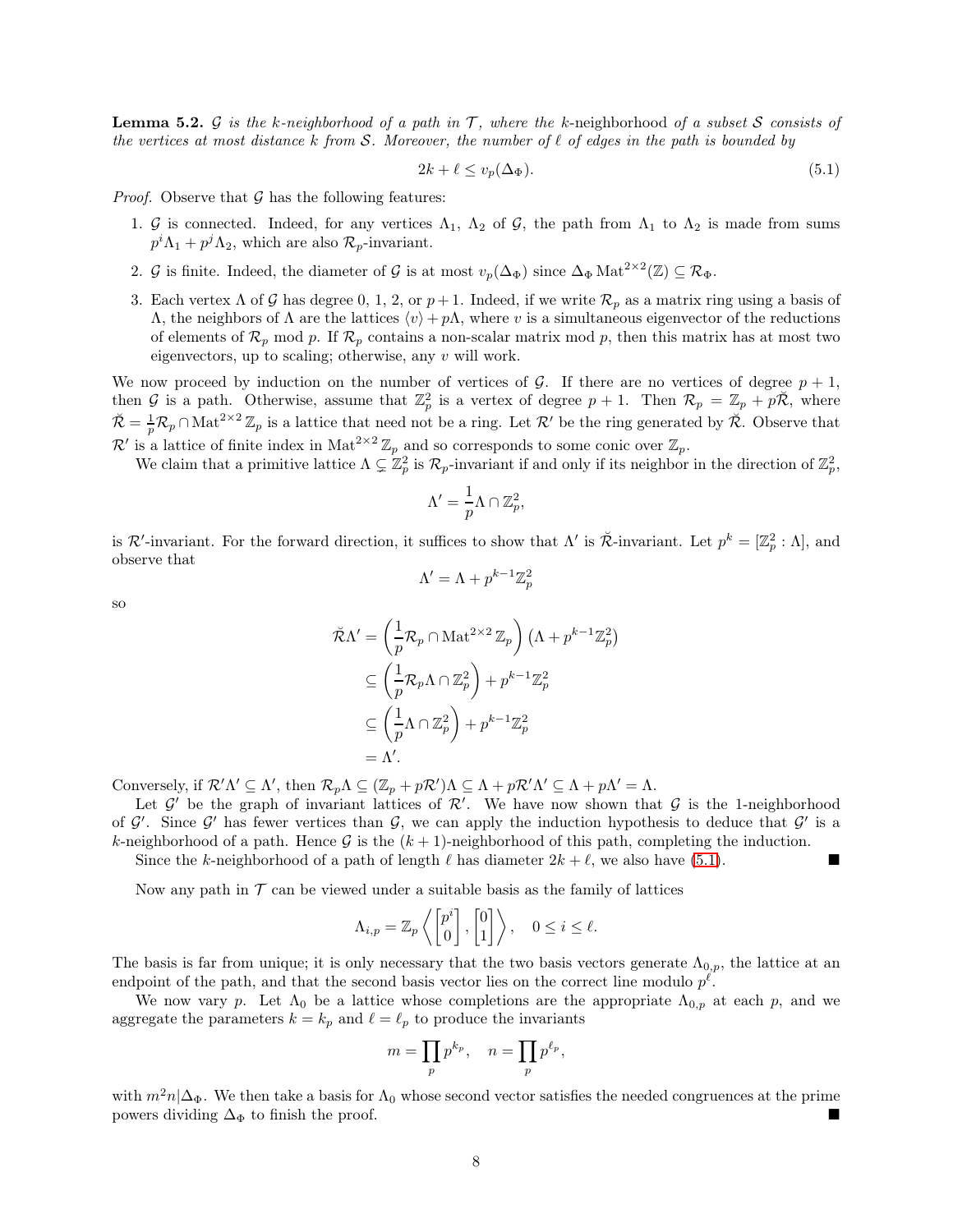We can now finish the main theorem.

*Proof of Theorem [1.4.](#page-2-0)* Let the parametrization of  $C$  be chosen so that the invariant lattices have the form of all lattices of index m in  $\Lambda_d$  for  $d|n$ . Assume first that  $m = 1$ . Then in Lemma [4.1,](#page-4-0) the  $\xi_i$  are the coordinates of a single ray in each of the  $\Lambda_d$ , which are related by  $\xi_d = d\xi$ . So the approximability of  $\Xi$  is the maximum of those of the  $d\xi$ . We can also derive the alternative formulas for the approximability in Theorem [1.4](#page-2-0) as follows. When expressing this in terms of rational approximations to  $\xi$ , a single value  $s/t$  is seen to give the highest quality of  $ds/t$  when d is chosen to minimize the numerator and denominator, namely  $d = \gcd(t, n)$ , as desired.

When  $m > 1$ , we do not proceed directly. Instead, we note that C is isomorphic over Q to the special conic  $\mathcal{C}_{m,n}$ :  $mXZ = mnY^2$ , via a map that may not be integral over Z but preserves all the invariant lattices. By Corollary  $4.2(b)$  $4.2(b)$  $4.2(b)$ , this map preserves approximabilities of points. Now the factor of m when passing from  $\mathcal{C}_{1,n}$  to  $\mathcal{C}_{m,n}$  is seen, directly from the definition, to scale approximabilities by a factor of m.

The multiplier  $m$  acts on the Lagrange and Markoff spectra in a predictable way, scaling all approximabilities by m. This happens most clearly when the equation for C is multiplied through by m, but it can also happen that  $m > 1$  for primitive conics. For instance, the invariant lattices of the conic  $\mathcal{C}_{0,0,1,p^2}$ :  $p^2 X Z = Y^2$  consist of one lattice and all its sublattices of index p, the same as for  $\mathcal{C}_1$  under the imprimitive form  $-pY^2 + pXZ$ . Accordingly, we can focus on the Markoff spectrum of  $\mathcal{C}_{1,n}$ , which Schmidt calls the n-spectrum in [\[13,](#page-12-8) p. 15], and its Lagrange analogue.

## 6 Unanswered questions

In summary, we have shown that the Lagrange and Markoff spectra  $\mathcal{L}(\mathcal{C})$ ,  $\mathcal{M}(\mathcal{C})$  of any conic, after an integer scale factor m, reduce to a one-parameter family of n-spectra  $\mathcal{L}_n$ ,  $\mathcal{M}_n$ . The proof of Lemma [5.2](#page-7-1) is not very explicit, and it is desirable to have a formula for m and n in terms of the coefficients  $A, B, C, D$ .

It is hoped that this paper rekindles interest in the *n*-spectra. With a bit more work, one can likely replicate the proofs of classical results for the  $n = 1$  case compiled by Cusick and Flahive [\[3\]](#page-12-0):

- 1.  $\mathcal{L}_n$  is the closure of the set of approximabilities of quadratic irrationals (Theorem 3.2). Likewise,  $\mathcal{M}_n$ is the closure of the set of approximabilities of pairs of quadratic irrationals (not necessarily belonging to the same quadratic field) (Theorem 3.3).
- 2. Each  $\mathcal{L}_n$  and  $\mathcal{M}_n$  subdivides into an initial discrete segment, a totally disconnected segment, and a Hall's ray.
- 3. The initial discrete parts of  $\mathcal{L}_n$  and  $\mathcal{M}_n$  coincide and are given by quadratic irrationals. Tools for understanding the initial discrete part of  $\mathcal{M}_n$  for general n have been developed by Vulakh [\[14\]](#page-12-9).

However, the presence of the varying parameter  $n$  allows for some deeper questions, for instance:

- 4. What is the least element of  $\mathcal{L}_n$ , resp.  $\mathcal{M}_n$ ? The smallest possible value  $\sqrt{5}$  occurs for infinitely many n, namely those having no prime factor congruent to 2 or 3 modulo 5, and with  $5^2 \nmid n$ . On the other hand, it is apparently possible that none of the infinitely many Markoff numbers that make up  $\mathcal{M}_1 \cap (0,3)$  appears in  $\mathcal{M}_n$  (see Table [2\)](#page-9-0).
- 5. What is the least limit point of  $\mathcal{L}_n$ , resp.  $\mathcal{M}_n$ ? The data in this paper suggest that it is either a integer or a quadratic irrationality defined over the same quadratic field as  $min(\mathcal{M}_n)$ .
- 6. Is there a uniform estimate for the endpoint of Hall's ray, as n varies?
- 7. Is  $\mathcal{L}_n \neq \mathcal{M}_n$  for all n?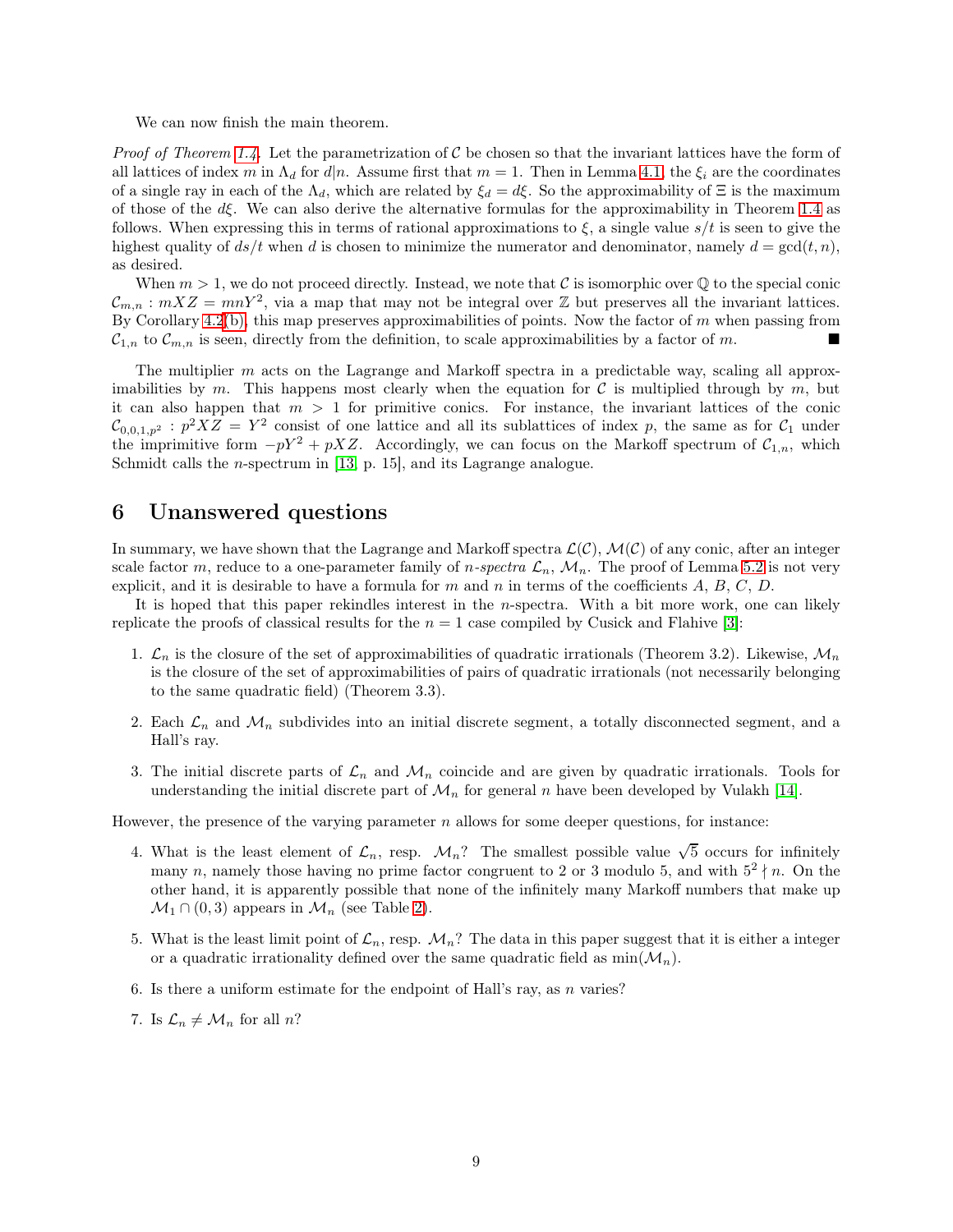### A Examples

We close with two tables to shed light on potential research directions. In Table [1,](#page-9-1) we list conics over  $\mathbb{Z}_p$  of low discriminant, together with the k and  $\ell$  (path length) of Lemma [5.2,](#page-7-1) which are the p-adic valuations of the  $m$  and  $n$ , respectively, of Theorem [1.4.](#page-2-0) The proof of Lemma [5.2](#page-7-1) is not entirely explicit, and one could hope for a straightforward formula for these invariants in terms of  $A, B, C$ , and  $D$ . (For brevity, the case  $p = 2$  is not listed; for clearer patterns, one might better consider conics over a general extension of  $\mathbb{Q}_2$ .)

In Table [2,](#page-9-0) we list low-lying approximabilities lying in the n-Lagrange and hence the n-Markoff spectrum. The coincidence with the known cases shows that even a naïve algorithm, based on trying all continued fractions of bounded length and terms, is enough to recover the lowest points and first limit point of the spectrum when these are known.

Note that, except in the cases  $n = 1, 2, 5, 6$  where a Markoff-like tree structure obtains, the first few approximability values arise from points  $\xi$  whose associated continued fraction expansions have the form

$$
A, B, A^2B, A^4B, A^6B, \ldots
$$

where  $A$  and  $B$  are words, up to the first limit point. Examination of subsequent values (not shown in the table) reveals a complementary pattern,

$$
\ldots, A^5B, A^3B, AB,
$$

raising the question of whether it is possible to find and describe discrete portions of the spectrum after the first limit point.

| $v_p(\Delta_{\Phi})$ |                                                              | k.       |                |
|----------------------|--------------------------------------------------------------|----------|----------------|
| $\Omega$             | $Y^2 = XZ$                                                   | $\Omega$ | $\Omega$       |
| 1                    | $pY^2 = XZ$                                                  | $\Omega$ | $\mathbf{1}$   |
| $\mathfrak{D}$       | $p^{2}Y^{2} = XZ \sim -X^{2} + Y^{2} = pXZ$                  | ∩        | $\mathcal{D}$  |
|                      | $-aX^2 + Y^2 = pXZ$                                          |          | $\Omega$       |
|                      | $Y^2 = pXZ$                                                  |          | 1              |
|                      | $3   p^3 Y^2 = XZ \sim XY + pY^2 = pXZ$                      | 0        | 3              |
|                      | $-X^2 + pY^2 = pXZ$                                          |          | 1              |
|                      | $-aX^2 + pY^2 = pXZ$                                         |          | $\mathbf{1}$   |
|                      | $pY^2 = pXZ$ (imprimitive)                                   |          | $\theta$       |
| $\overline{4}$       | $p^4Y^2 = XZ \sim XY + p^2Y^2 = pXZ \sim -X^2 + Y^2 = p^2XZ$ | $\Omega$ | $\overline{4}$ |
|                      | $-aX^2 + Y^2 = p^2XZ$                                        |          | $\Omega$       |
|                      | $Y^2 = p^2 X Z \sim -X^2 + p^2 Y^2 = p X Z$                  |          | $\Omega$       |
|                      | $-aX^2 + p^2Y^2 = pXZ$                                       |          | $\Omega$       |
|                      | $-pX^2+p^2Y^2=pXZ$                                           |          | 1              |
|                      | $-paX^2 + p^2Y^2 = pXZ$                                      |          |                |
|                      | $p^2Y^2 = pXZ$ (imprimitive)                                 |          |                |

<span id="page-9-1"></span><span id="page-9-0"></span>Table 1: Contribution to the multiplier  $\prod p^k$  and the conductor  $\prod p^{\ell}$  of the spectra of conics with various completions at an odd prime p. Here a denotes a quadratic non-residue modulo p, and  $\sim$  denotes equivalence under  $GL_3(\mathbb{Z}_p)$ .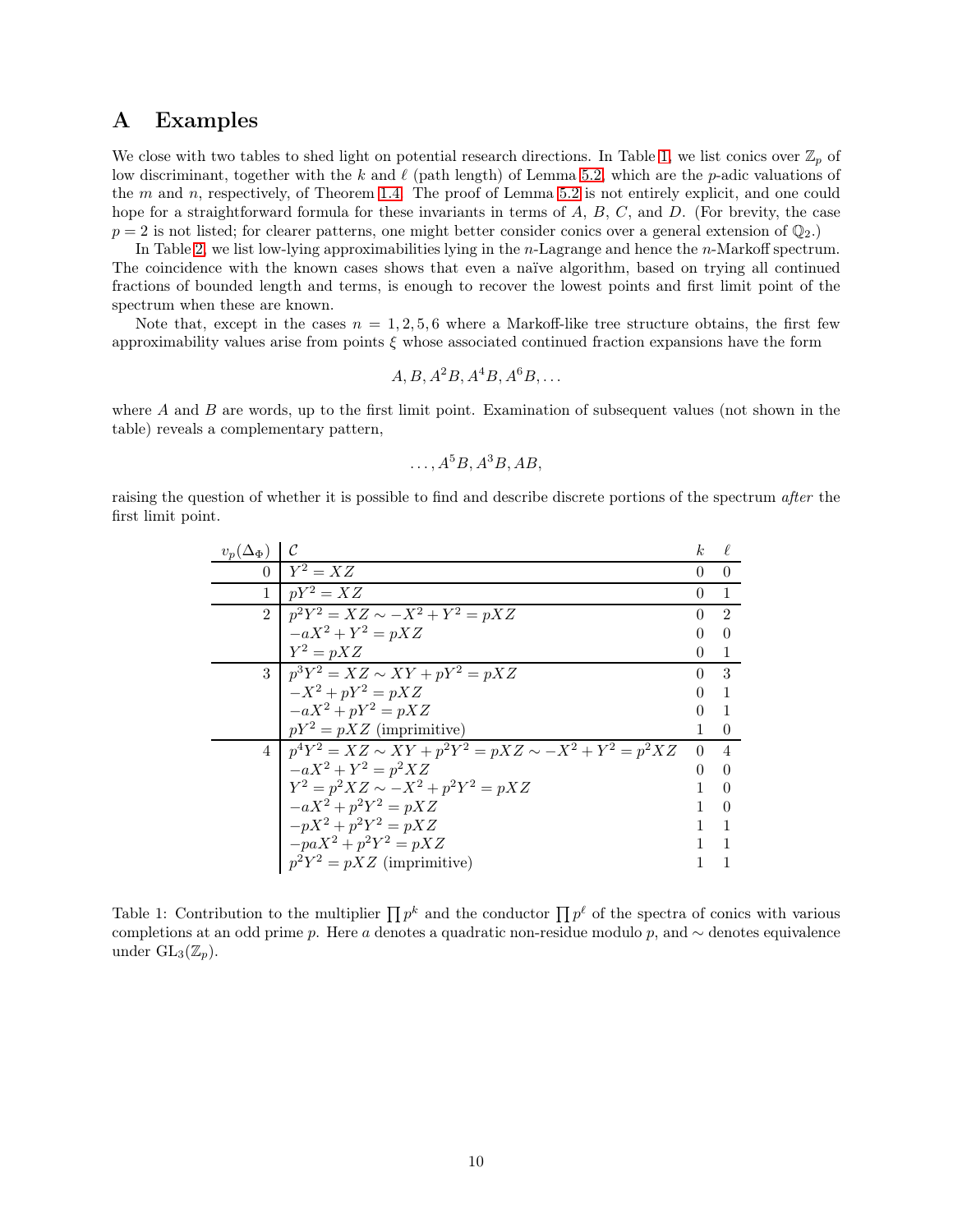|                |                  |                                                                                                                                                                         | First known                    |              |  |  |
|----------------|------------------|-------------------------------------------------------------------------------------------------------------------------------------------------------------------------|--------------------------------|--------------|--|--|
| $\, n$         |                  | First few approximabilities with associated continued fractions                                                                                                         | limit point                    | Reference    |  |  |
| 1              | $\alpha$         | ξ                                                                                                                                                                       | 3                              | [10, 11, 12] |  |  |
|                | $2.2360\dots$    | $ \bar{1}  \sim (1+\sqrt{5})/2$                                                                                                                                         |                                |              |  |  |
|                | $2.8284\ldots$   | $[\bar{2}]$                                                                                                                                                             |                                |              |  |  |
|                | $2.9732\ldots$   | $\left\lceil 1122\right\rceil$                                                                                                                                          |                                |              |  |  |
|                | $2.9960\ldots$   | 111122                                                                                                                                                                  |                                |              |  |  |
|                | 2.9992           | [112222]                                                                                                                                                                |                                |              |  |  |
| $\sqrt{2}$     | $\alpha$         | $2\xi$                                                                                                                                                                  | $\overline{4}$                 | [12, 2]      |  |  |
|                | 2.8284           | $\overline{[2]}$<br>$[\bar{2}]$<br>$\sim \sqrt{2}$                                                                                                                      |                                |              |  |  |
|                | 3.4641           | $\overline{12}$<br>$\overline{12}$                                                                                                                                      |                                |              |  |  |
|                | $3.8873\ldots$   | [111133]<br>$\overline{111133}$                                                                                                                                         |                                |              |  |  |
|                | 3.9799           | $\overline{1123}$<br>$\sqrt{1132}$                                                                                                                                      |                                |              |  |  |
|                | $3.9994\ldots$   | $\overline{113222}$<br>112223                                                                                                                                           |                                |              |  |  |
|                | 3.9998           | 11112133<br>11113312                                                                                                                                                    |                                |              |  |  |
|                | 3.9999           | 11222223<br>$\overline{11322222}$                                                                                                                                       |                                |              |  |  |
| $\sqrt{3}$     | $\alpha$         | $3\xi$                                                                                                                                                                  | $\overline{4}$                 | [13, 14, 1]  |  |  |
|                | 3.4641           | $ \overline{12}  \sim \sqrt{3}$<br>$\overline{12}$                                                                                                                      |                                |              |  |  |
|                | 3.6055           | $[\bar{3}]$<br>$[\bar{3}]$                                                                                                                                              |                                |              |  |  |
|                | 3.9949           | $\overline{1233}$<br>$\left[ 1332\right]$                                                                                                                               |                                |              |  |  |
|                | 3.9999           | [123333]<br>$\left[ 133332\right]$                                                                                                                                      |                                |              |  |  |
|                | 3.9999           | $\vert\overline{12333333} \vert\vert$<br>[13333332]                                                                                                                     |                                |              |  |  |
| $\overline{4}$ | $\alpha$         | $2\xi$<br>$4\xi$<br>ξ                                                                                                                                                   | $\frac{177 + 37\sqrt{17}}{76}$ |              |  |  |
|                |                  | $1 + \sqrt{17}$                                                                                                                                                         |                                |              |  |  |
|                | $4.1231\ldots$   | $\overline{[113]}$<br>$\overline{113}$<br>$\overline{113}$                                                                                                              |                                |              |  |  |
|                | $4.2163\ldots$   | 1323<br>$\left[ 1323\right]$<br>$\overline{112}$                                                                                                                        |                                |              |  |  |
|                | 4.3362           | 1131131323<br>112112113113<br>1131132313                                                                                                                                |                                |              |  |  |
|                | $4.3362\ldots$   | $\sqrt{(113)^4 2313}$<br>$(113)^4$ 1323<br>[112112(113) <sup>4</sup> ]                                                                                                  |                                |              |  |  |
| $\bf 5$        | $\alpha$         | $5\xi$                                                                                                                                                                  | 5                              | $[12]$       |  |  |
|                | $2.2360\ldots$   | $\overline{1}$<br>$[\overline{1}]$                                                                                                                                      |                                |              |  |  |
|                | 4.4721           | $\overline{4}]$<br>[4]                                                                                                                                                  |                                |              |  |  |
|                | $4.5825\ldots$   | $\overline{13}$<br>$ \overline{13} $                                                                                                                                    |                                |              |  |  |
|                | 4.7726           | $\overline{1144}$<br>$\overline{1144}$                                                                                                                                  |                                |              |  |  |
|                | 4.8989           | $\overline{24}$<br>$\overline{24}$                                                                                                                                      |                                |              |  |  |
|                | 4.9590           | 114224<br>114224                                                                                                                                                        |                                |              |  |  |
|                | 4.9752           | [133144]<br>[133144]                                                                                                                                                    |                                |              |  |  |
|                | 4.9839           | $\overline{1124}$<br>$\overline{ 1142 }$                                                                                                                                |                                |              |  |  |
|                | 4.9976           | $\overline{111124}$<br>$\overline{ 111142 }$                                                                                                                            |                                |              |  |  |
|                | 4.9986           | $\overline{1344}$<br>$\overline{1443}$                                                                                                                                  |                                |              |  |  |
|                | 4.9997           | [113144]<br>$\overline{114413}$                                                                                                                                         |                                |              |  |  |
|                | 4.9999           | $\overline{114244}$<br>[114424]                                                                                                                                         |                                |              |  |  |
|                | 4.9999           | 134444<br>$\overline{144443}$                                                                                                                                           |                                |              |  |  |
| $\,6\,$        | $\alpha$         | $2\xi$<br>$3\xi$<br>$6\xi$<br>ξ                                                                                                                                         | $\,6\,$                        | $[13]$       |  |  |
|                | 3.4641           | $\overline{12}$<br>$\overline{12}$<br>$\overline{12}$<br>$\overline{12}$                                                                                                |                                |              |  |  |
|                | 4.8989           | $\overline{24}$<br>$\overline{24}$<br>$\overline{24}$<br>$\overline{24}$                                                                                                |                                |              |  |  |
|                | $5.2915\ldots$   | $\overline{1114}$<br>$\overline{1114}$<br>$\overline{1114}$<br>$\overline{1114}$                                                                                        |                                |              |  |  |
|                | 5.7445<br>5.9194 | $\overline{ 1252 }$<br>$\overline{ 1252 }$<br>$\overline{ 1252 }$<br> 1252 <br>$\overline{113125}$<br>$\overline{115213}$<br>$\overline{115213}$<br>$\overline{113125}$ |                                |              |  |  |
|                | 5.9254           | $\overline{111532}$<br>[111235]<br>$\overline{111235}$<br>$\left[111532\right]$                                                                                         |                                |              |  |  |
|                |                  |                                                                                                                                                                         |                                |              |  |  |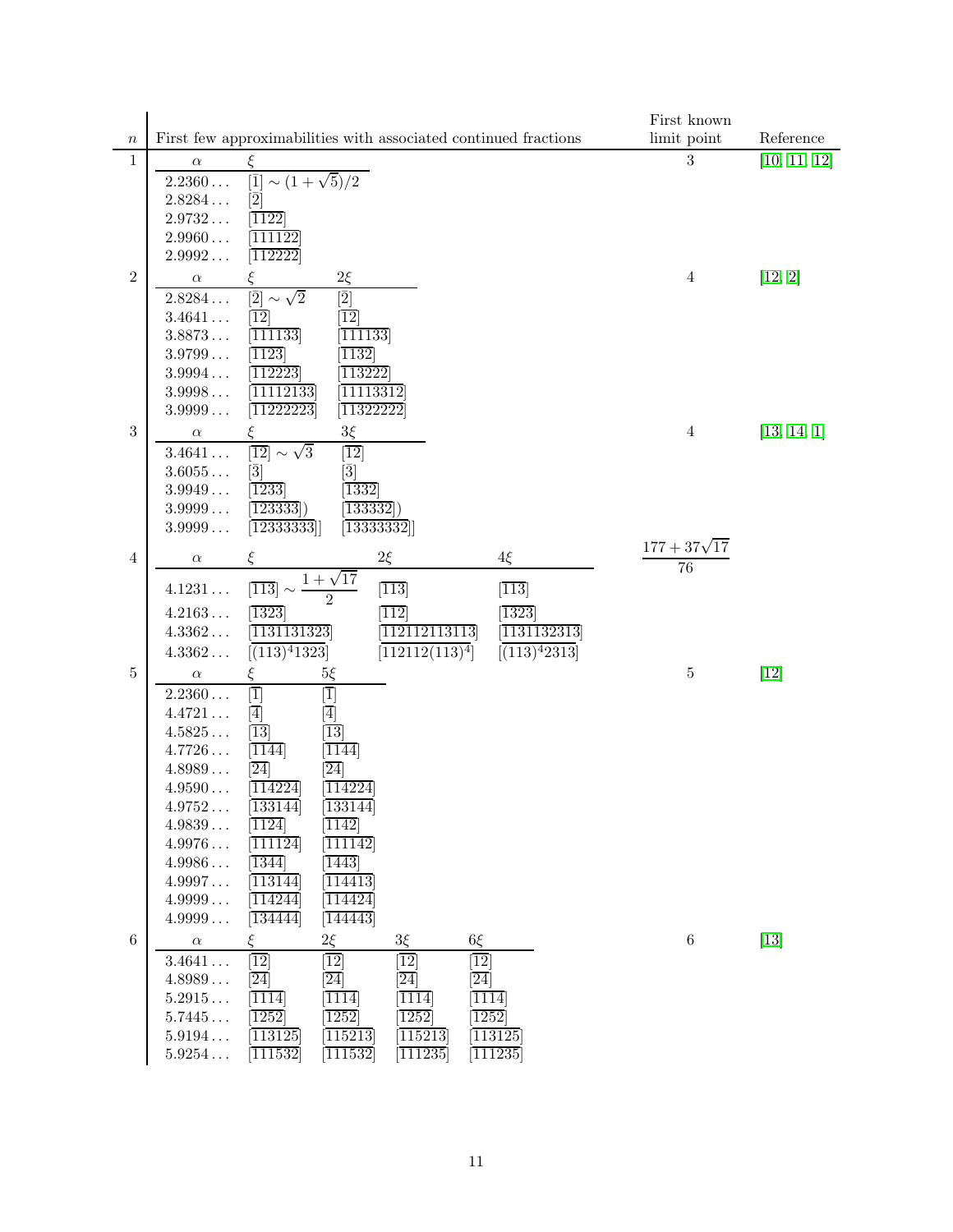|                  |                                  |                                                                 |                             |                               |                           | First known                           |           |
|------------------|----------------------------------|-----------------------------------------------------------------|-----------------------------|-------------------------------|---------------------------|---------------------------------------|-----------|
| $\boldsymbol{n}$ |                                  | First few approximabilities with associated continued fractions |                             |                               |                           | limit point                           | Reference |
| $\,7$            | $\alpha$                         | ξ                                                               | $7\xi$                      |                               |                           | 6                                     |           |
|                  | 2.8284                           | $\overline{2}$                                                  | $[\bar{2}]$                 |                               |                           | $3-\sqrt{2}$                          |           |
|                  | 3.7416                           | $\overline{ 1232 }$                                             | $\overline{1232}$           |                               |                           |                                       |           |
|                  | 3.7823                           | 122232                                                          | 123222                      |                               |                           |                                       |           |
|                  | $3.7835\ldots$                   | 12222232                                                        | 12322222                    |                               |                           |                                       |           |
|                  | 3.7836                           | $\overline{1222222232}$                                         | $\overline{1232222222}$     |                               |                           |                                       |           |
| 8                | $\alpha$                         | ξ                                                               | $2\xi$                      | $4\xi$                        | 8ξ                        | $\bf 5$                               |           |
|                  | 4.1231                           | $\overline{113}$                                                | $\overline{113}$            | $\overline{113}$              | $\overline{113}$          |                                       |           |
|                  | $4.8989\ldots$                   | $\overline{1112}$                                               | $\overline{24}$             | $\overline{24}$               | 1112                      |                                       |           |
|                  | $4.9999\ldots$                   | $\overline{1113113112}$                                         | [11311324]                  | $\overline{11311423}$         | $\overline{1112113113}$   |                                       |           |
|                  | 4.9999                           | [1(113) <sup>4</sup> 112]                                       | $\overline{(113)^424}$      | $\sqrt{(311)^442}$            | $\overline{1112(113)^4}$  |                                       |           |
| 9                | $\alpha$                         | ξ                                                               | $3\xi$                      | $9\xi$                        |                           | $9 - \sqrt{13}$                       |           |
|                  | 3.6055                           | $\left[\bar{3}\right]$                                          | $ \bar{3} $                 | $\left[\bar{3}\right]$        |                           |                                       |           |
|                  | $5.2915\ldots$                   | $\overline{1114}$                                               | 1114                        | $\overline{1114}$             |                           |                                       |           |
|                  | $5.3935\ldots$                   | $\overline{111334}$                                             | $\overline{123214}$         | $\overline{111433}$           |                           |                                       |           |
|                  | $5.3944\ldots$                   | $\overline{11133334}$                                           | $\overline{12333214}$       | [11143333]                    |                           |                                       |           |
|                  |                                  |                                                                 |                             |                               |                           |                                       |           |
| 10               | $\alpha$                         | ξ                                                               | $2\xi$                      | $5\xi$                        | $10\xi$                   | $\frac{10}{4-\sqrt{5}}$               |           |
|                  | 4.4721                           | $ \bar{1} $                                                     | $[\bar{4}]$                 | $ \bar{1} $                   | $[\bar{4}]$               |                                       |           |
|                  | $4.8989\ldots$                   | [24]<br>1111421124                                              | $\overline{24}$             | $\overline{24}$<br>1111421124 | $\overline{24}$<br>233255 |                                       |           |
|                  | $5.6180\ldots$<br>$5.6662\ldots$ | $\overline{11111124}$                                           | 233255<br>$\overline{2345}$ | $\overline{11111142}$         | $\sqrt{2543}$             |                                       |           |
|                  | $5.6691\ldots$                   | $\boxed{1^{12}24}$                                              | $\sqrt{234445}$             | $\boxed{1^{12}42}$            | $\sqrt{254443}$           |                                       |           |
| $11\,$           |                                  | ξ<br>$11\xi$                                                    |                             |                               |                           | $\bf 4$                               |           |
|                  | $\alpha$<br>2.2360               | $\overline{1}$<br>$[\bar{1}]$                                   |                             |                               |                           |                                       |           |
|                  | 3.4641                           | $\overline{12}$<br>$\overline{12}$                              |                             |                               |                           |                                       |           |
|                  | $3.8729\ldots$                   | $ \overline{23} $<br>$ \overline{23} $                          |                             |                               |                           |                                       |           |
|                  | $3.9799\ldots$                   | $\overline{1123}$<br>$\sqrt{1132}$                              |                             |                               |                           |                                       |           |
|                  | $3.9970\ldots$                   | $\overline{111123}$                                             | $\sqrt{111132}$             |                               |                           |                                       |           |
|                  |                                  |                                                                 |                             |                               |                           |                                       |           |
| 12               | $\alpha$                         | $\xi, 4\xi$                                                     | $2\xi$                      | $3\xi, 12\xi$                 | $6\xi$                    | $\frac{41\sqrt{33}-21}{5\sqrt{33}+7}$ |           |
|                  | 5.7445                           | $\sim \frac{3+\sqrt{33}}{2}$<br>1252                            | $\overline{1252}$           | $\overline{1252}$             | $\overline{1252}$         |                                       |           |
|                  | $6.0052\ldots$                   | 12412532                                                        | $\overline{11152}$          | $\overline{12352142}$         | $\sqrt{11125}$            |                                       |           |
|                  | 6.0053                           | $[124(1252)^212532]$                                            | $\overline{11152(1252)^2}$  | $[12352(1252)^2142]$          | $[11(1252)^{2}125]$       | 195                                   |           |
| 13               | $\alpha$                         | ε                                                               | $13\xi$                     |                               |                           | $104 - 3\sqrt{221}$                   | $[14]$    |
|                  | 2.9732                           | $\frac{9+\sqrt{221}}{10}$<br>1122                               | 1122                        |                               |                           |                                       |           |
|                  | $3.2811\ldots$                   | $\overline{11212212}$                                           | $\overline{11212212}$       |                               |                           |                                       |           |
|                  | 3.2827                           | $\sqrt{(1221)^32112}$                                           | $[1221(2112)^3]$            |                               |                           |                                       |           |
|                  |                                  |                                                                 |                             |                               |                           |                                       |           |

Table 2: Some low-lying points in the  $n$ -Lagrange and  $n$ -Markoff spectra; conjectures concerning the first limit point; and references for proofs of minimality when known. The symbol ∼ denotes equivalence under a linear fractional transformation in  $GL_2\mathbb{Z}$ . For brevity, the continued fractions are written without term separators (none of the terms exceeds for these  $n$ ), only the periodic portion of the continued fraction is shown, and the notation  $W^k$ indicates that the sequence  $W$  of terms is repeated  $k$  times.